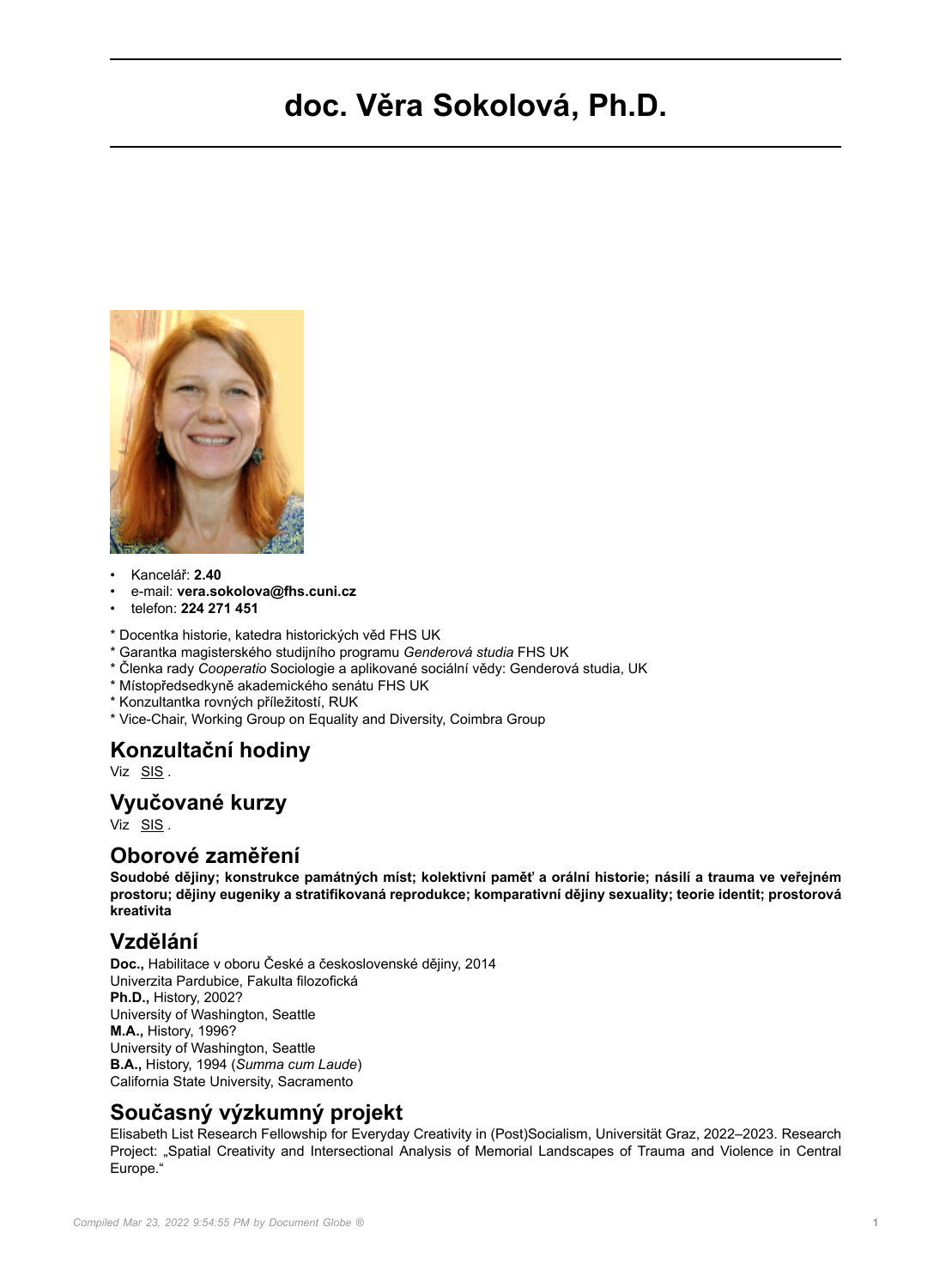## **Vybrané publikace Monografie**

*Queer Encounters with Communist Power: Non-Heterosexual Lives and the State in Czechoslovakia, 1948–1989* (Praha: Karolinum, 2021). ISBN 978-80-246-4266-6.

*Odvaha nesouhlasit: feministické myšlení Hany Havelkové a jeho reflexe, e*d. s Lubicou Kobovou (Prague: FHS UK, 2019). ISBN 978-80-7571-038-3.

Cultural Politics of Ethnicity: Discourses on the Roma in Communist Czechoslovakia (Stuttgart: ibidem-Verlag, 2008). ISBN 978-3-89821-864-1.

*Gender and Generation: Interdisciplinary Intersections and Perspectives*, ed. s Kateřinou Kolářovou. (Prague: Litteraria Pragensia, 2007).

#### **Recenzované odborné články a kapitoly v recenzovaných publikacích**

Smith, M. L., Sokolova, V. 2022. "Gender Gaps in Educational Pathways in the Czech Republic", British Journal of Sociology of Education, 43/2: 296–313.

"Imagine Being a Dad!: Parental Desires and Reproductive Strategies of Gay Men in the Czech Republic". In *Creative Families: Gender and Technologies of Everyday Life*, ed. Jana Mikats, Susanne Kink-Hampersberger and Libora Oates-Indruchová. (London and New York: Palgrave Macmillan, Studies in Mediating Kinship, Representation, and Difference, 2021).

Sokolova, V., Oates-Indruchova, L. 2021. "Eine feministische Brucke zwischen Ost und West." *L'Homme: Zeitschrift für Feministische Geschichtswissenschaft*, 32/2, 137–139.

Sokolova, V., Oates-Indruchova, L. 2021. "Who is Afraid of Feminist Thought?" *Aspasia: The International Yearbook of Central, Eastern, and Southeastern European Women's and Gender History*, Volume 15, 2021: 208–212.

"Feminismus jako metoda." In *Odvaha nesouhlasit: feministické myšlení Hany Havelkové a jeho reflexe*, eds. Věra Sokolová a Lubica Kobová (Prague: FHS UK, 2019), 13–25.

"Duhový život pod rudou hvězdou: Státní přístup k homosexualitě a neheterosexuální životy v normalizačním Československu". In *Vyvlastněný hlas: Proměny genderové kultury české společnosti v letech 1948-1989*, ed. Hana Havelková a Libora Oates-Indruchová. (Prague: SLON, 2015), pp. 243–285.

"State Approaches to Homosexuality and Non-Heterosexual Lives in Czechoslovakia during State Socialism". In *The Politics of Gender Culture under State Socialism*, ed. by Hana Havelkova and Libora Oates-Indruchova. (London and New York: Routledge, 2014), pp. 82–109.

"Strategies of Inclusion and Shifting Attitudes torwards Visibility in the Gay, Lesbian, and Queer Discourse in the Czech Republic after 1989." (together with Simona Fojtova). In *Queer Visibility in Post-socialist Cultures*, ed. by Narcisz Fejes and Andrea P. Balogh. (Chicago and Bristol: Intellect Books, 2013), pp. 105–129.

"Otec, otec a dítě: Gay muži a rodičovství." In Himl P., Seidl J., Řídký J., Kolářová K., Wintr J., Sloboda Z., Sokolová V., Dufka J., Nozar L., Ciprová K., Cornwall M., Schindler F., Hall T. *"Miluji tvory svého pohlaví": Homosexualita v dějinách a společnosti českých zemí.* Praha: Argo, 2013.

"Rainbow Mosaic: Czechoslovak Sexology and "Gay" and "Lesbian" Oral History in Communist Czechoslovakia", in *Gender, Equal Opportunities, Research*, 2012, Vol. 13, No. 2: 28–40.

"Otec, otec a dítě: Gay muži a rodičovství." In *Sociologický časopis,* 2009, Vol. 45, No.1: 1–31.

"Trasformazioni di genere. Etnografia della sessualita e degli studi queer/LGBT nella Repubblica Ceca." ("Genderové transformace: etnografie sexuality a queer/LGBT studia v České republice." Přeložil Andrea Trovesi.) In eSamizdat VI (2): 2008.

"Gender and Generation in Mutual Perspective." (společně s Kateřinou Kolářovou). In *Gender and Generation: Interdisciplinary Intersections and Perspectives*, Katerina Kolarova and Vera Sokolova, eds. (Prague: Litteraria Pragensia, 2007): 1–20.

"Dnes je poslední den minulosti: Christa Wolf, paměť a národní socialismus v Německu." In *Ročenka Katedry genderových studií 05/06*, Blanka Knotková-Capková, ed. (Praha: FHS UK, 2007): 125–153.

"Koncepční pohled na "sexuální menšiny" aneb vše je jen otázka správné orientace..." In Hana Hašková, Alena Křížková a Marcela Linková, ed. *Mnohohlasem: Vyjednávání ženských prostorů po roce 1989*. (Praha: SoÚ, 2006): 253–266.

"Identity Politics and the (B)Orders of Heterosexism: Gays, Lesbians and Feminists in the Czech Media after 1989." In Jirina van Leuween, ed. *Mediale Welten in Tschechien nach 1989: Genderprojektionen und Codes des Plebejismus*. (München : Kubon und Sagner, 2005): 29–44.

"Planned Parenthood Behind the Curtain: Population Policy and Sterilization of Romani Women in Communist Czechoslovakia, 1972–1989." In *The Antropology of East Europe Review* Vol. 23/1. Spring 2005: 79–98. Reprinted in *Changes in the Heart of Europe: Recent Ethnographies of Czechs, Slovaks, Roma, and Sorbs*, Timothy McCajor Hall and Rosie Read, eds. (Stuttgart: *ibidem*-Verlag, 2006): 139–172.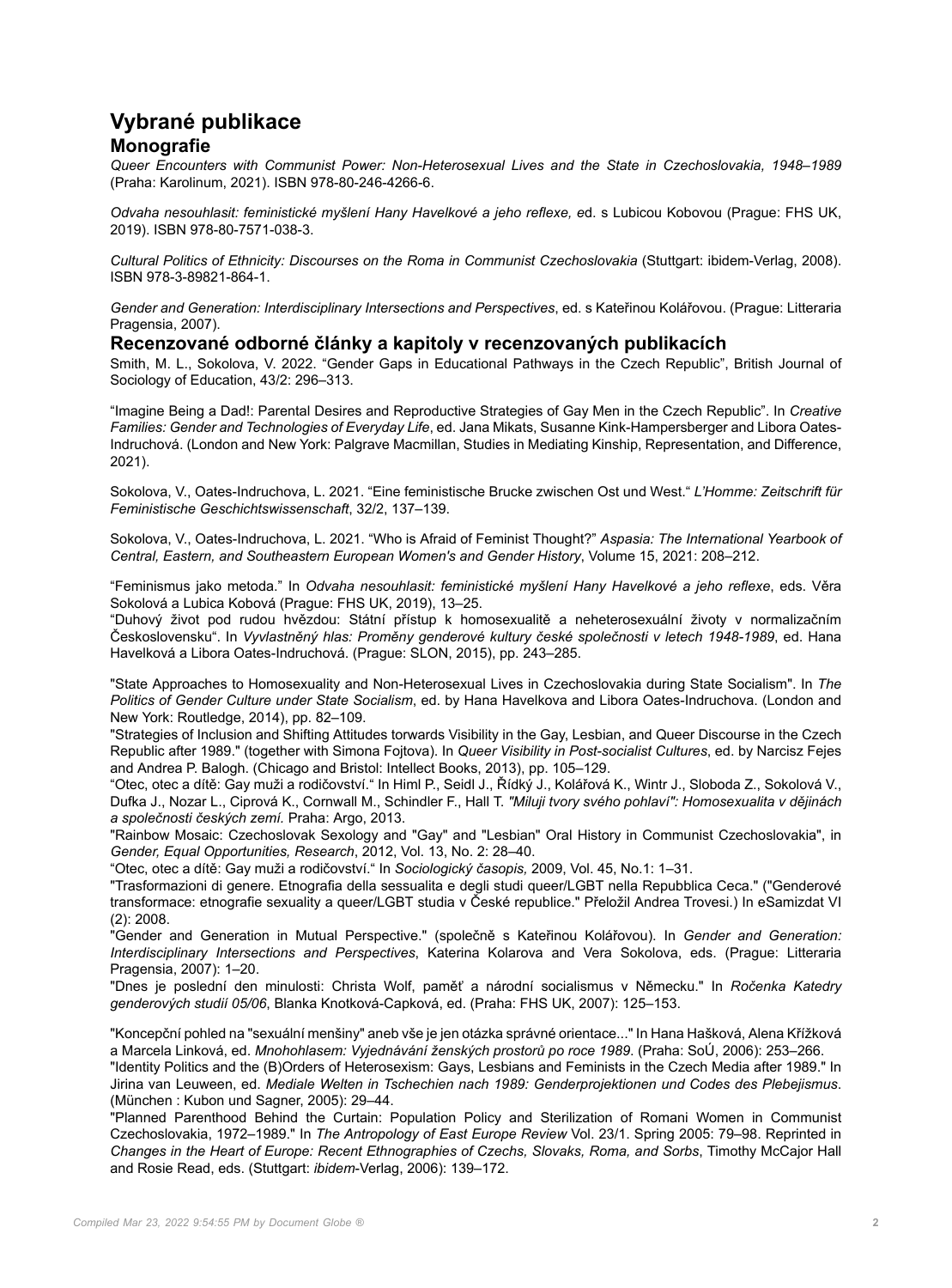"Dobrovolná neviditelnost: vizuální umění a lesbická identita." In *Umělec: časopis pro současné umění a kulturu* 1/2005: 14–18. Anglická verze článku vyšla v anglické mutaci časopisu jako "Voluntary invisibility: Visual Arts and Lesbian Identity." In *Umělec: Journal for Contemporary Art and Visual Culture* 1/2005: 14–18.

"Oběti nebo stoupenkyně?: Gender a historiografické debaty o roli žen v nacistickém Německu." In Blanka Knotková-Čapková, ed. *Ročenka Katedry/Centra genderových studií 2004* (Praha: FHS UK, 2004): 114–137.

"'Don't Get Pricked!': Representation and the Politics of Sexuality in the Czech Republic." In Sibelan Forrester, Elena Gapova and Magdalena Zaborowska, eds. *Over the Wall/After the Fall: Post-Communist Cultures through an East-West Gaze*. (Bloomington: Indiana University Press, 2004): 251–267.

"'A co děti?...' Gay a lesbické rodičovství: homofobie a genderové stereotypy v české společnosti." In Lenka Formanková a Kristýna Rytiřová, ed. *ABC feminismu*. (Brno: Nesehnutí, 2004): 81–96.

"Současné trendy feministického myšlení." In Lenka Formanková a Kristýna Rytiřová, ed. *ABC feminismu*. (Brno: Nesehnutí, 2004): 199–213.

"'Moje tělo je ONA': Apriles 2003 a politika ženského/lesbického těla." In *Souvislosti: revue pro literaturu a kulturu. Homosexualita v kultuře* 4/2003: 80–95.

Leila J. Rupp, *Vytoužená minulost: láska a sexualita mezi osobami stejného pohlaví v Americe od příchodu Evropanů po současnost* (Praha: One Woman Press, 2002.) Překlad z anglického originálu: *A Desired Past: A Short History of Same-Sex Love in America* (Chicago: University of Chicago Press, 1999).

"Representations of Homosexuality and the Separation of Gender and Sexuality in the Czech Republic Before and After 1989." In Ann Katherine Isaacs, ed. *Political Systems and Definitions of Gender Roles.* (Pisa, Italy: Edizione Plus,Universita di Pisa, 2001): 273–290.

## **Vybraná stipendia, granty a ceny**

\* Horizont H2020 EU grant (2020–2024), výzkumný projekt GEQUS: Women in Science, mezinárodní konsorcium univerzit v čele s Universität Leipzig.

\* Progres Q20 – výzkumný grant na přípravu monografie Queer Encounters with Communist Power (2018-2019)

\* BASEES Women's Forum Prize 2015 za publikaci *The Politics of Gender Culture under State Socialism* (autorka jedné z kapitol v knize)

*\** GAČR projekt Proměny genderové kultury za socialismu, 2012–2015 *(členka výzkumného týmu)*

\* Výzkumný grant na projekt "Duhový život pod rudou hvězdou," Univerzita Karlova, 2008

\* Ford Foundation Developmental Grant for the Institutionalization of Gender Studies at Charles University in Prague, 2000–2006 (*Autorka a koordinátorka grantu*)

\* Pearl Resnick Post-Doctoral Fellowship, Center for Advanced Holocaust Studies USHMM, Washington D.C., 2003– 2004

\* Woodrow Wilson International Center for Scholars, Washington, D.C., Woodrow Wilson Residential Research Fellowship, 2002

\* New School University, New York, Graduate Faculty of Political and Social Sciences, Andrew Mellon Research Fellowship, 2001

\* SSRC Dissertation Fellowship, 1999–2000

## **Další odborné aktivity**

– Garantka magisterského studijního programu Genderová studia FHS UK (2014–)

- Členka rady *Cooperatio* Sociologie a aplikované sociální vědy: Genderová studia (2021–)
- Místopřesedkyně akademického senátu FHS UK (2021–)
- Konzultantka rovných příležitostí, RUK (2021–)
- Vice-Chair, Working Group on Equality and Diversity, Coimbra Group (2020–)
- Vedoucí Katedry genderových studií FHS UK (2005–2012, 2014–2020)
- Vědecká rada Společnosti pro queer paměť, členka (2013–2020)
- Výbor pro sexuální menšiny Rady vlády pro lidská práva ČR, členka (2007–2015)
- Redakční rada časopisu Gender, rovné příležitosti, výzkum, členka (2008–2016)
- Redakční rada časopisu Lidé/Města, členka (2004–2007)
- Česká asociace orální historie, členka (2007–)?
- American Historical Association, členka (1999–)
- Association of Women in Slavic Studies, členka (1999–)

# **Pedagogická činnost**

2003–

Docentka historie a vedoucí Katedry genderových studií Univerzita Karlova, Fakulta humanitních studií 1999–2003 Odborná asistentka historie Univerzita Karlova, Fakulta filozofická Zimní semestr 2003 Hostující odborná asistentka